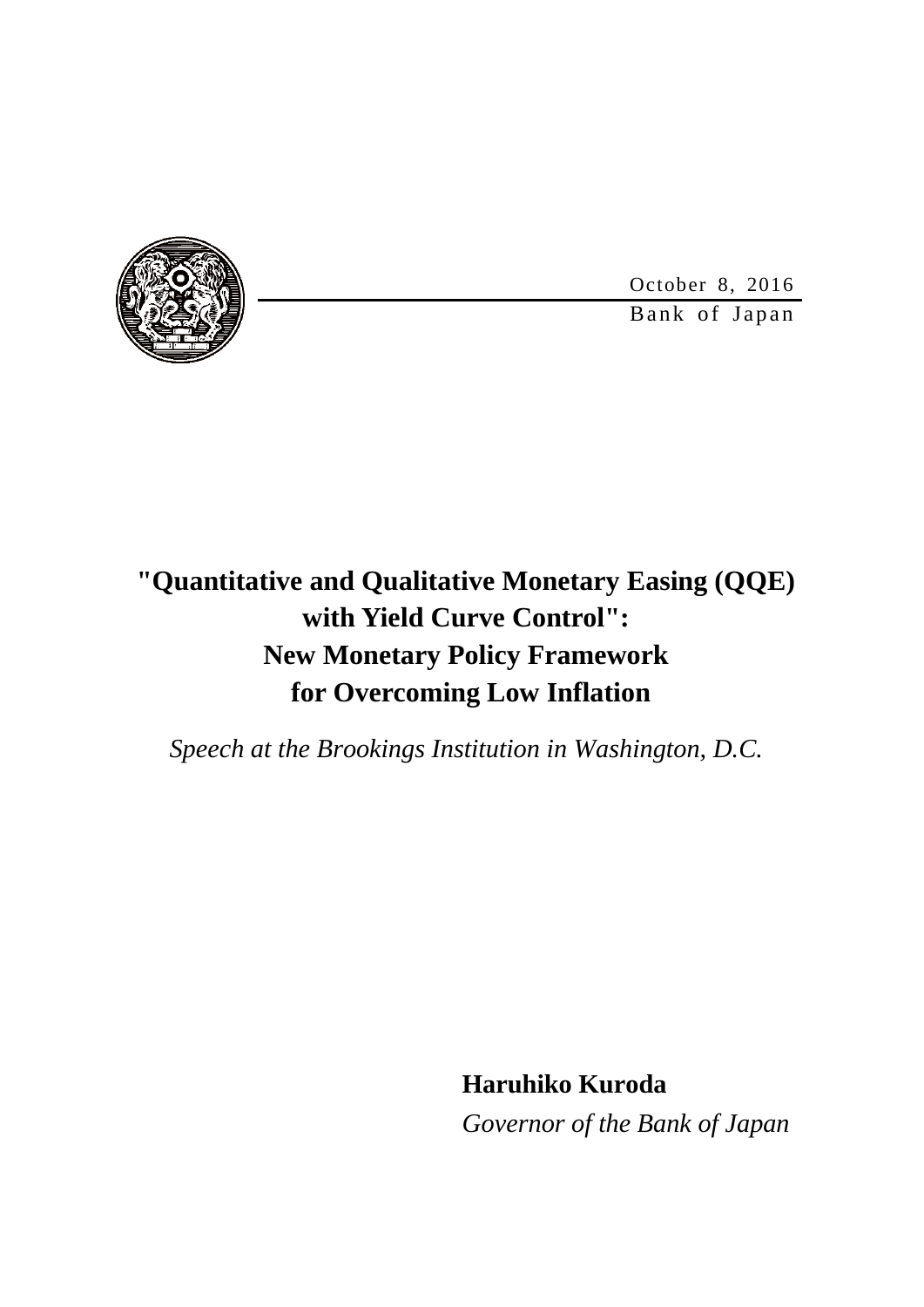#### **Introduction**

It is a great honor to have the opportunity today to speak at the Brookings Institution, a think-tank with a long history and notable achievements.

Since the global financial crisis in 2008, declines in the natural rate of interest and inflation expectations have led to a growing debate about whether monetary policy is becoming less effective. While it is now widely recognized that this is a common challenge for major economies, Japan has faced and addressed such a challenge ahead of other countries. Against this background, it is extremely valuable to share experiences of different countries and to exchange views among academics, market participants, and central bankers during opportunities like this.

In order to overcome deflation that has lasted for 15 years and achieve the 2 percent price stability target, the Bank of Japan has conducted large-scale monetary easing by introducing "Quantitative and Qualitative Monetary Easing (QQE)" in April 2013 and "QQE with a Negative Interest Rate" in January 2016. As a result, corporate profits, measured by the ratio of current profits to sales, have been at a record-high level. The unemployment rate has declined to as low as 3 percent. A practice of base pay rises in annual wage negotiations, which was lost during the period of deflation, returned for the first time in two decades and has continued for three consecutive years. On the price front, a measure of underlying inflation -- the year-on-year rate of change in the consumer price index (CPI) for all items less fresh food and energy -- has remained positive for almost three years. Japan's economy is no longer in deflation, which is commonly defined as a sustained decline in prices. However, the price stability target of 2 percent has not been achieved.

At the Monetary Policy Meeting held in September, the Bank conducted a "Comprehensive Assessment" of the effects of these policy measures and, based on this assessment, introduced a new monetary policy framework. This new framework reflects the Bank's thinking with regard to the challenges that advanced economies have in common. In advance of our discussion later, I would like to talk about the essence of this new framework.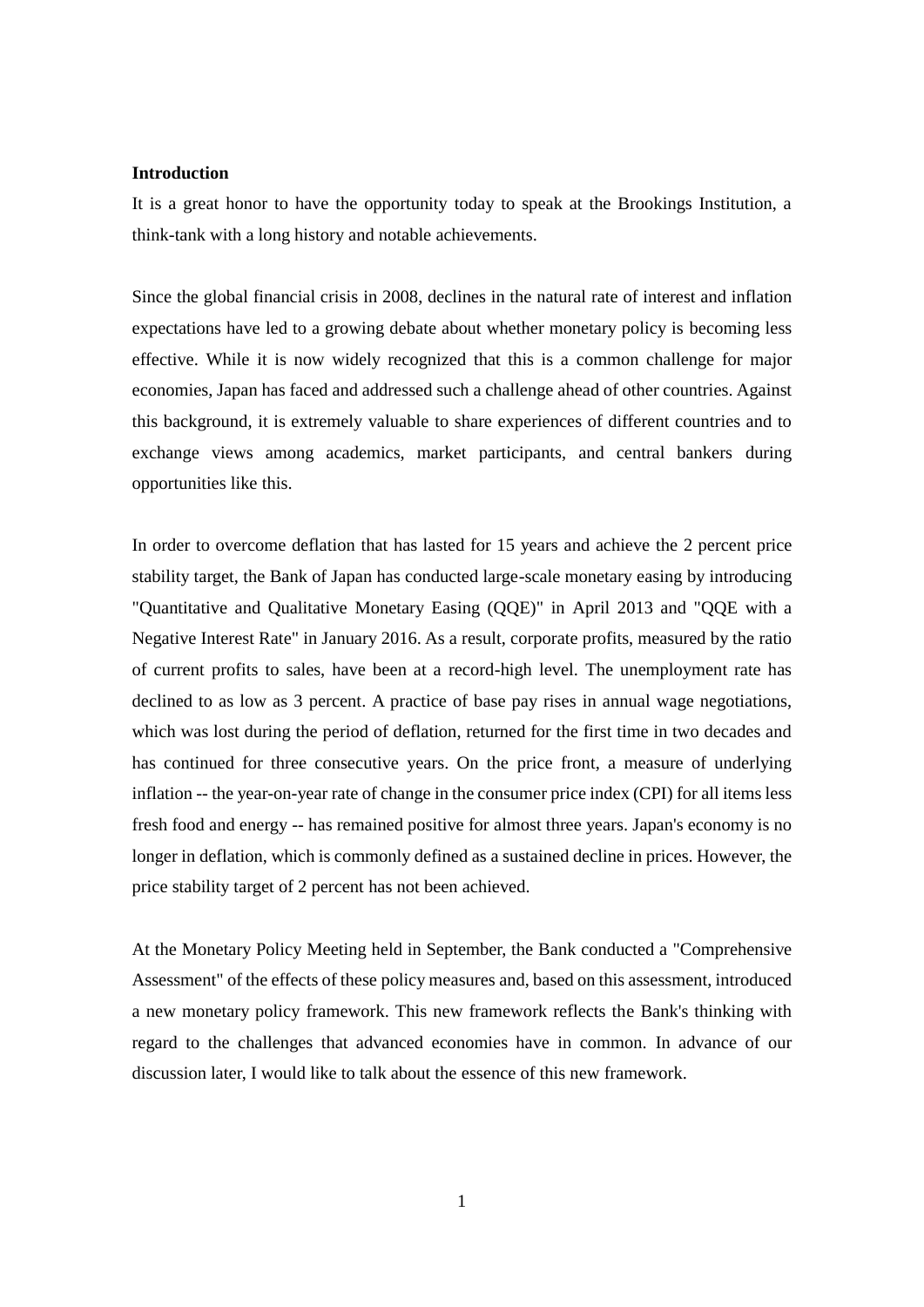#### **I. Challenges in Japan and the New Monetary Policy Framework**

There were two major challenges to monetary policy in Japan.

To start with, despite unprecedentedly large-scale monetary easing, inflation expectation formation in Japan is still adaptive to a large extent. That is, the expectations are formed in a backward-looking manner. In the wake of the substantial decline in crude oil prices since summer 2014, a reduction in the observed inflation has pushed down inflation expectations. The first challenge, therefore, is in terms of how to lift inflation expectations that had fallen once to an undesirably low level and re-anchor them at the target of 2 percent.

The next issue concerns the link between the interest rate level and the effects of monetary easing. When short- and long-term interest rates were well in positive territory, a common understanding was that, so far as the impact on the economy was concerned, the lower the interest rates, the greater the monetary easing effects. However, it is now recognized that, when short-term interest rates are negative and long-term interest rates have fallen to extremely low levels, there could be side effects or costs that weaken the functioning of financial intermediation, which may reduce monetary easing effects. Such observations lead us to the other challenge, which is to explore optimal levels and shapes of the yield curve that can maximize monetary easing effects on the economy and prices.

As solutions to these challenges, the Bank recently introduced the new monetary policy framework "QQE with Yield Curve Control." This consists of two major components: (1) an inflation-overshooting commitment and (2) yield curve control. Let me talk about each of these in turn.

## **II. Inflation-Overshooting Commitment**

I will start by talking about the inflation-overshooting commitment.

There is a widespread consensus that anchoring inflation expectations is very important in achieving a price stability target set by the central bank. However, it has not been fully analysed, either theoretically or empirically, how inflation expectations are formed by the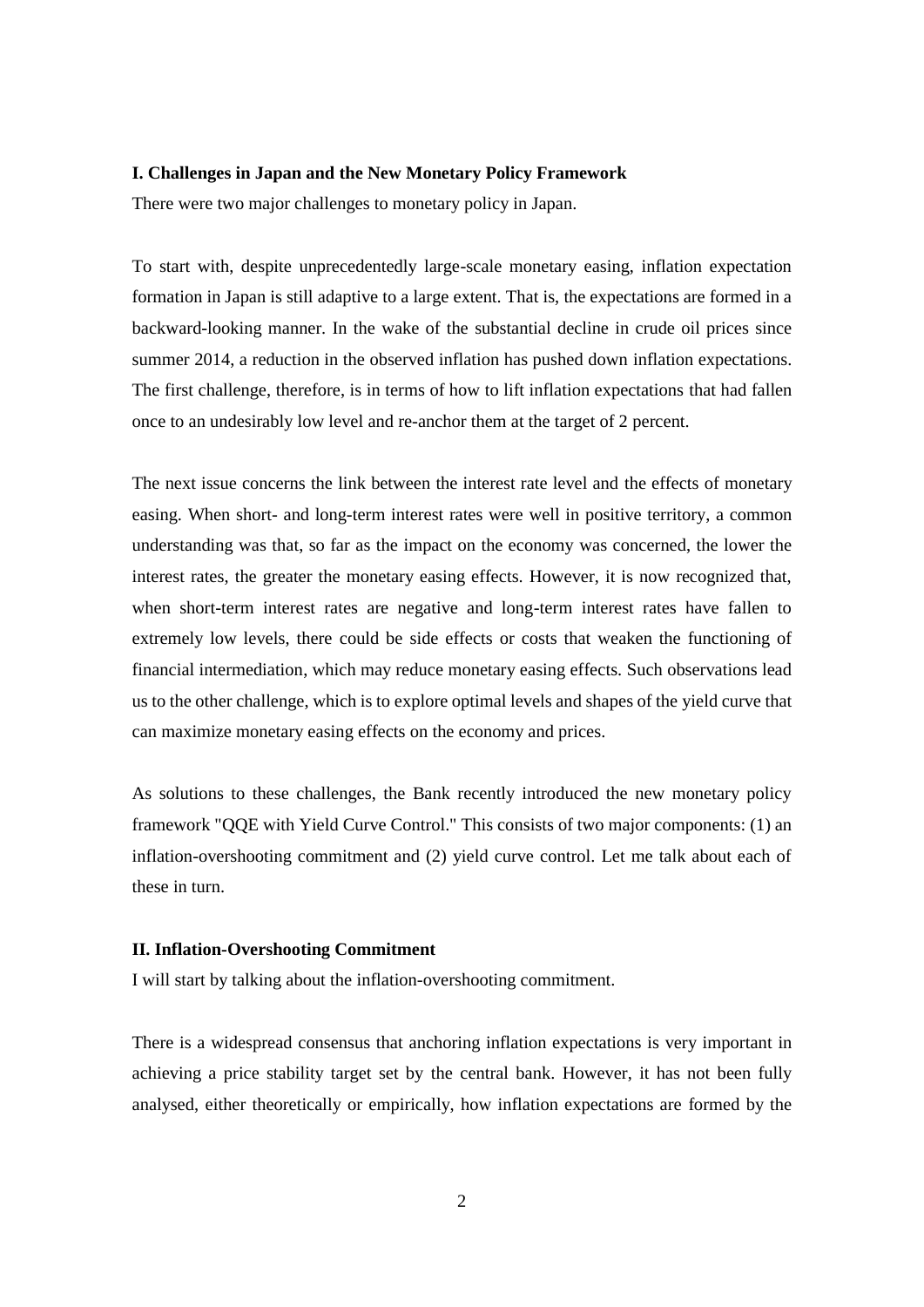public and how they can be raised once they have been de-anchored and fallen to an undesirably low level.

QQE introduced by the Bank in 2013 aimed at changing people's perceptions of inflation through a regime shift in monetary policy by combining a strong commitment to achieving the price stability target and the significant expansion of the monetary base. As shown in the "Comprehensive Assessment," this approach has produced positive results.

In light of these achievements, the Bank of Japan further strengthened this approach recently with the introduction of an inflation-overshooting commitment, in which the expansion of the monetary base is linked to the year-on-year rate of change in the observed CPI. By committing to continuing to expand the monetary base until the observed CPI inflation exceeds the price stability target of 2 percent and stays above the target in a stable manner, the Bank aims to work on people's perceptions of inflation in a more forceful manner.

As a possible policy option to address declines in inflation expectations, prominent economists such as Olivier Blanchard, professor emeritus at the Massachusetts Institute of Technology, and John Williams, President of the Federal Reserve Bank of San Francisco, have proposed that a central bank raise its inflation target from the current 2 percent to, say, 4 percent.<sup>1,2</sup> However, based on Japan's experience, the argument that a central bank can lift inflation expectations of various economic entities simply by raising its inflation target seems a little naïve to me.

In order to re-anchor inflation expectations, I believe it necessary to strengthen a central bank's credibility that it can achieve its price stability target. For this purpose, making use of forward guidance, or a commitment with regard to the future course of monetary policy, is considered effective. However, designing an effective forward guidance is not an easy task. There is nothing to be gained from promising the obvious; on the other hand, promises that impose excessive constraints on future conduct of monetary policy would not be effective

<u>.</u>

 $1$  Olivier Blanchard, Giovanni Dell'Ariccia, and Paolo Mauro (2010), "Rethinking Macroeconomic Policy," *Journal of Money, Credit and Banking*, vol.42, issue s1, pp.199-215.

 $2$  John C. Williams (2016), "Monetary Policy in a Low R-star World," FRBSF Economic Letter, 2016-23.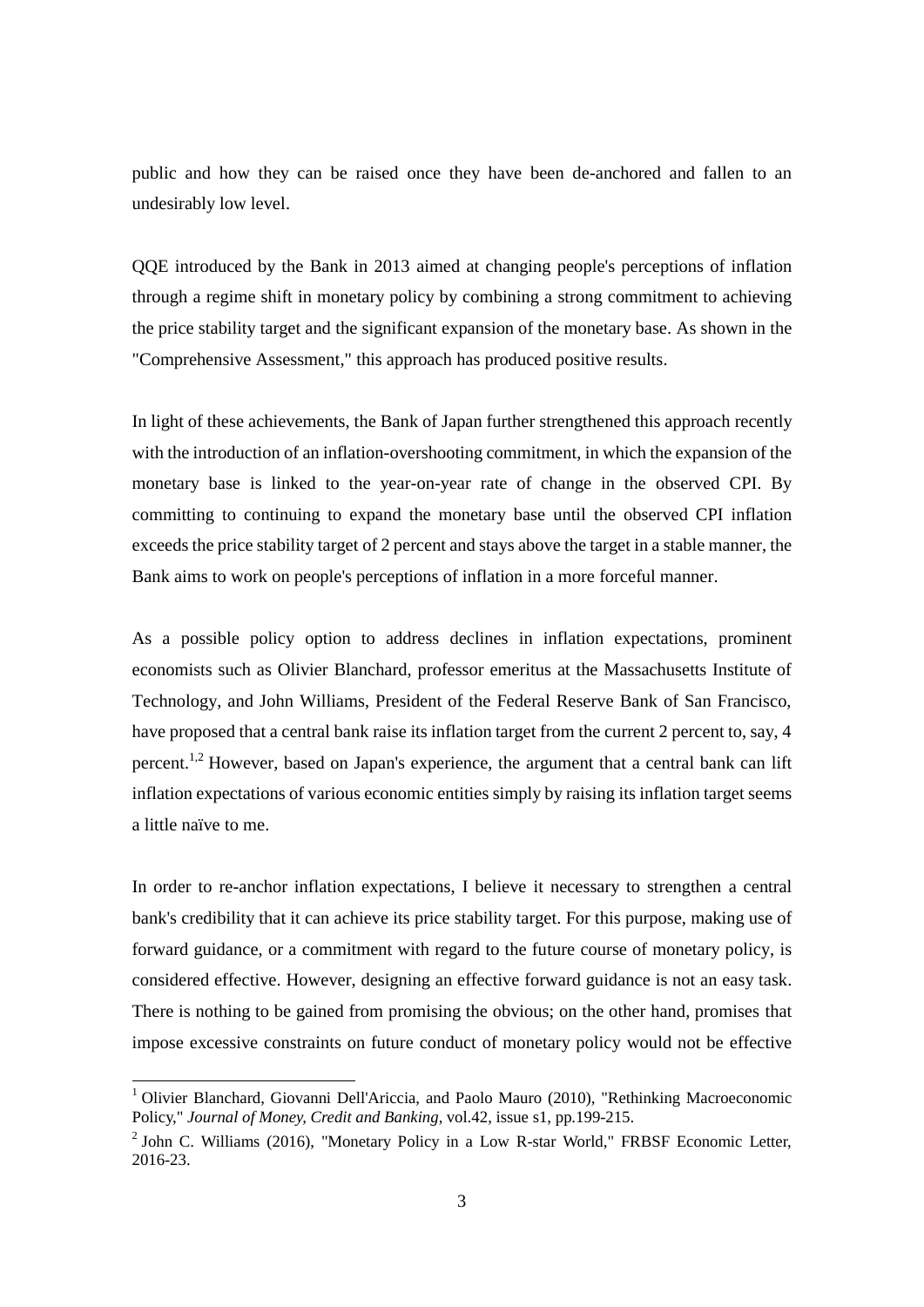either, because people think that a central bank would end up reneging on the commitment. This is a problem of the so-called time inconsistency.

The Bank of Japan's solution to this problem is to make a commitment that is "bold but not excessively binding" by making a commitment to expansion of the monetary base, based on the observed CPI inflation rate, instead of the forecast of them. Given that there is a time lag for monetary policy to have effects on economic activities, it is exceptional for a central bank to make a commitment based on the observed indicators. In the new commitment, the monetary base continues to expand until the condition is fulfilled. That means that the Bank of Japan's holdings of Japanese government bonds (JGBs) keep increasing as well, because they provide a significant portion of the monetary base. By committing to an increase in the core element of monetary easing -- the monetary base -- the Bank demonstrates that the unprecedented monetary easing will be firmly in place until the observed CPI inflation rate exceeds the price stability target of 2 percent and stays above the target in a stable manner. Under our baseline scenario in which the inflation rate increases at a fairly moderate pace, a low-level yield curve will also continue until the condition is met along with an expansion of the monetary base. That said, if inflation were to accelerate suddenly, the Bank would be able to address this by raising the short- and long-term interest rates. Therefore, this commitment can be kept all the time, while giving powerful monetary stimulus.

Some economists raise concern that a higher inflation target, even though originally designed to lift inflation expectations, would end up being long-lasting, creating a new challenge of how high of an inflation rate level would be consistent with the legal mandate to achieve price stability. The Bank of Japan's new policy framework is constructed in such a way that it can avoid this problem while maximizing the monetary easing effects.

The formation of inflation expectations and policy responses to lift inflation expectations are the subject of an ongoing debate. I strongly expect these issues to be further explored.

## **III. Yield Curve Control**

Next, I would like to talk about yield curve control.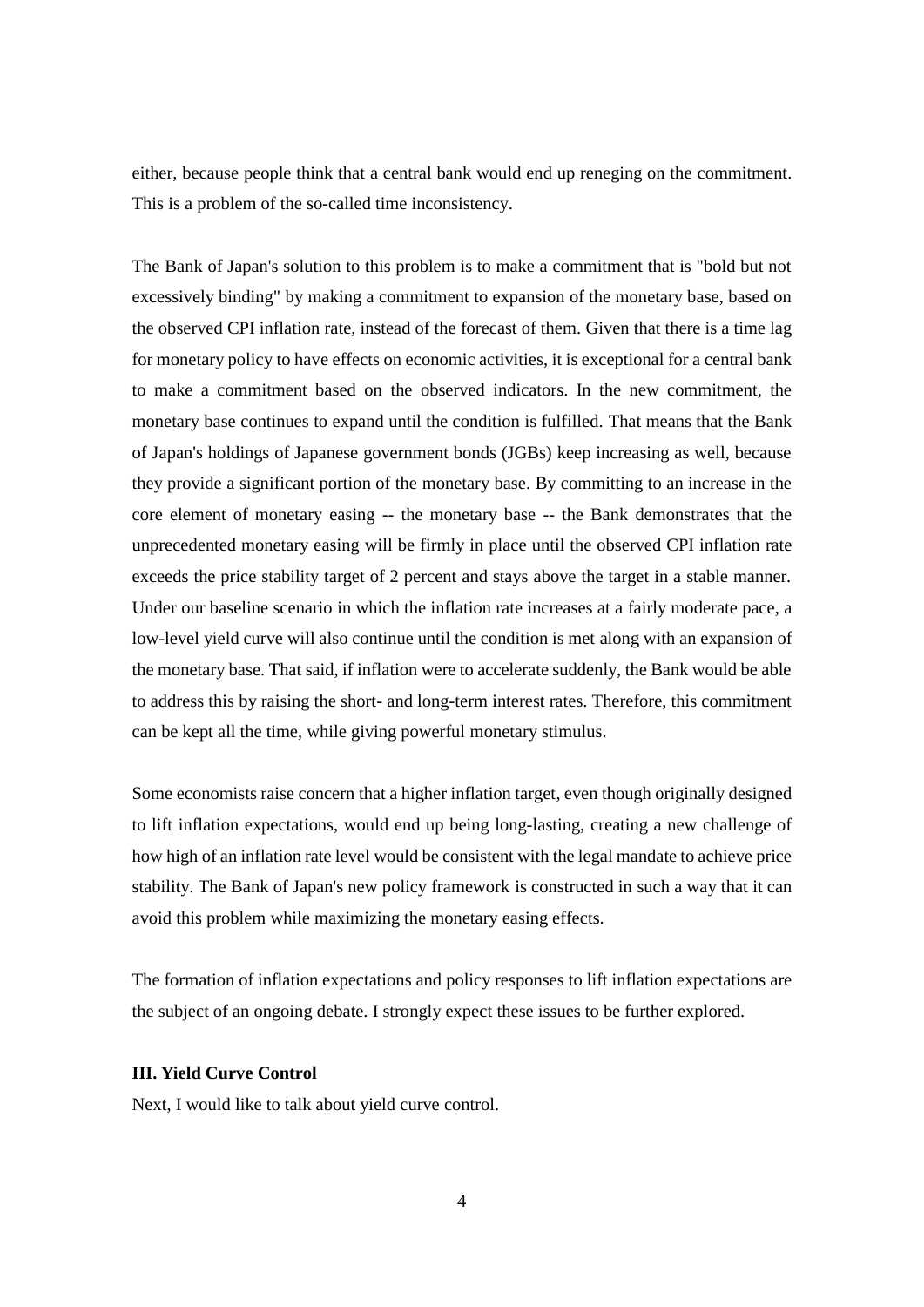With regard to central banks' ability to control interest rates, the conventional view is that they can control short-term rates but not long-term rates. However, since the global financial crisis, major central banks, having faced the zero lower bound on short-term interest rates, have directly exerted influence on long-term interest rates through large-scale asset purchases. This policy is widely referred to as quantitative easing, or QE. In practice, all of the major central banks set the amount of asset purchases as an operating target, and long-term interest rates consequently are endogenously determined.

However, the Bank's analyses in the "Comprehensive Assessment" showed that the impact of government bond purchases by the Bank on long-term interest rates has varied considerably depending on economic circumstances and financial market conditions from time to time. This means that, when the amount of government bond purchases is set as an operating target in advance, actual long-term interest rates could be too high or too low relative to a level considered appropriate by the central bank. Against this background, the Bank of Japan introduced "yield curve control," in which long-term interest rates are explicitly set as an operating target. This is perhaps the first attempt to do so among major central banks.

You may think that yield curve control is an ambitious project for a central bank. Let me remind you, however, that major central banks that have been conducting asset purchases must have already faced the question of what shape and location of the yield curve would be appropriate for their policy goals. Without answering this question, the central bank cannot reasonably specify the amount of asset purchases.

In a recent post in his blog, Ben Bernanke, former Chairman of the Federal Reserve, referring to discussions at the Federal Open Market Committee's meeting in October 2010, compared QE, in which the amount of government bonds to be purchased is decided in advance, with a peg for long-term interest rates.<sup>3</sup> In this comparison, Dr. Bernanke pointed out that, if the Federal Reserve pegged long-term interest rates, it might end up having to buy very large amounts of securities, giving rise to the risk of losing control of the balance sheet; for this reason, the Federal Reserve decided to opt for QE rather than rate-pegging.

-

 $3$  Ben Bernanke (2016), "What tools does the Fed have left? Part 2: Targeting longer-term interest rates," Ben Bernanke's Blog, Brookings Institution, March 24.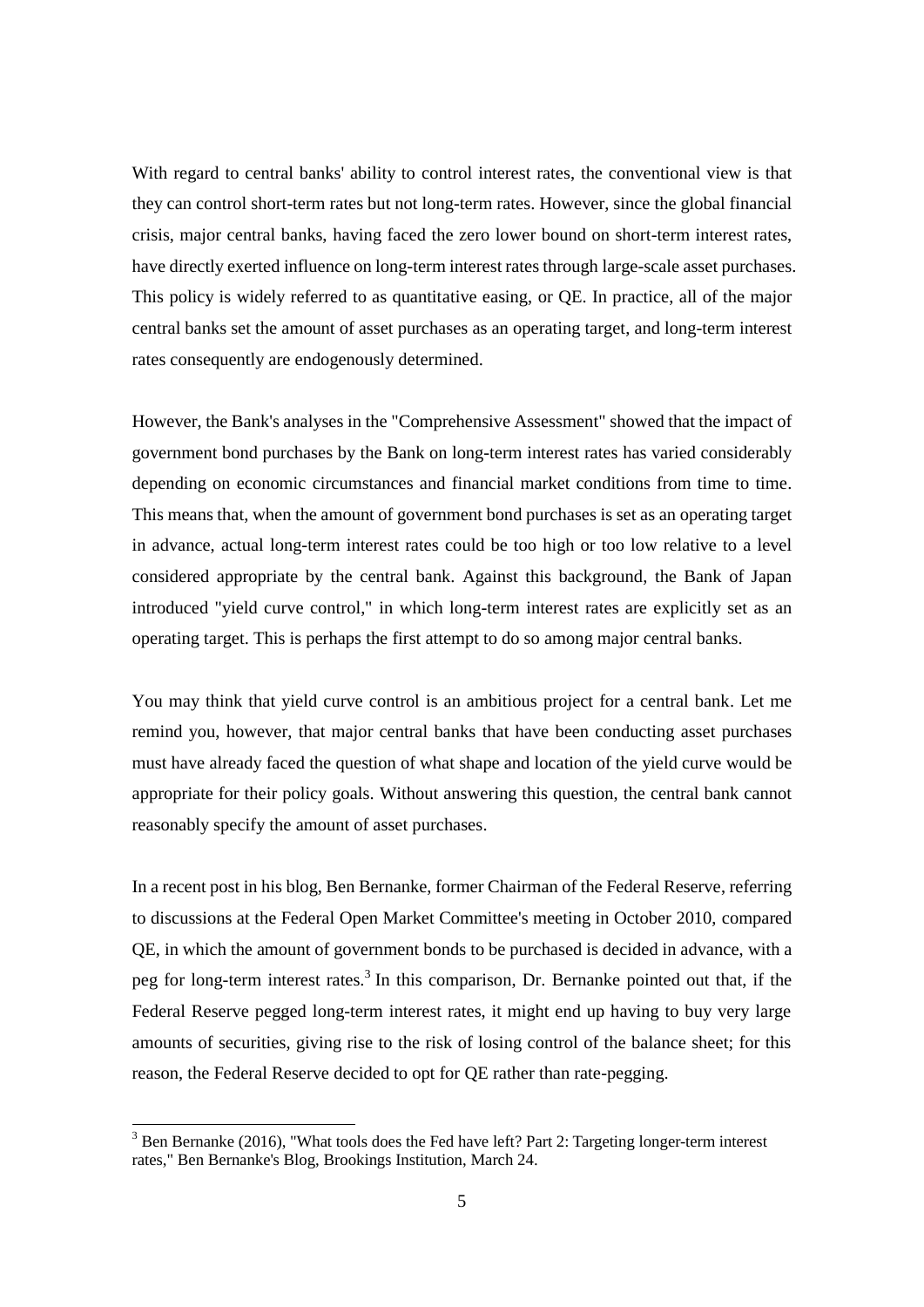While I share such concerns, I have two responses to them. The first is that, in the new framework, the Bank of Japan will set the operating target for long-term interest rates at each Monetary Policy Meeting. That means that it will facilitate the formation of the yield curve that is deemed appropriate by taking account of the economic, price, and financial conditions from time to time so as to provide a sufficient level of monetary accommodation in order to achieve the price stability target. The second is that the Bank has already been conducting very large-scale government bond purchases and, in combination with a negative interest rate policy, has been fairly successful in controlling long-term interest rates. As shown in the "Comprehensive Assessment," this combination has been exerting powerful downward pressure on long-term interest rates. With this in mind, I believe that there will be no significant changes in the management of the Bank's balance sheet going forward under the new framework.

Meanwhile, in a recent book, Professor Kenneth Rogoff of Harvard University argues that a negative interest rate policy is more effective than QE, not least because QE has had uncertain impacts so far compared to the conventional interest rate policy and there is difficulty in its calibration and communication. In this context, he calls for abolishment of cash as it would make further policy room for a negative interest rate.<sup>4</sup> While I am interested in his argument, the reality is that cash cannot be abolished in the near future. From the viewpoint of policy makers, a negative interest rate policy and asset purchases are not mutually exclusive. Taking account of the existing financial system and financial market structures in Japan, we have come to a conclusion that the Bank of Japan can proceed with more powerful monetary easing by controlling the yield curve through the appropriate combination of a negative interest rate policy and asset purchases.

In conducting yield curve control, more detailed analyses -- both theoretical and empirical - on the appropriate level of short- and long-term interest rates are required. In particular, the conventional concept of a natural rate of interest and "monetary policy rules" are not sufficient, as they focus exclusively on short-term interest rates. Research and discussion should be extended across the entire yield curve.

<u>.</u>

 $4$  Kenneth S. Rogoff (2016), "The Curse of Cash," Princeton University Press.